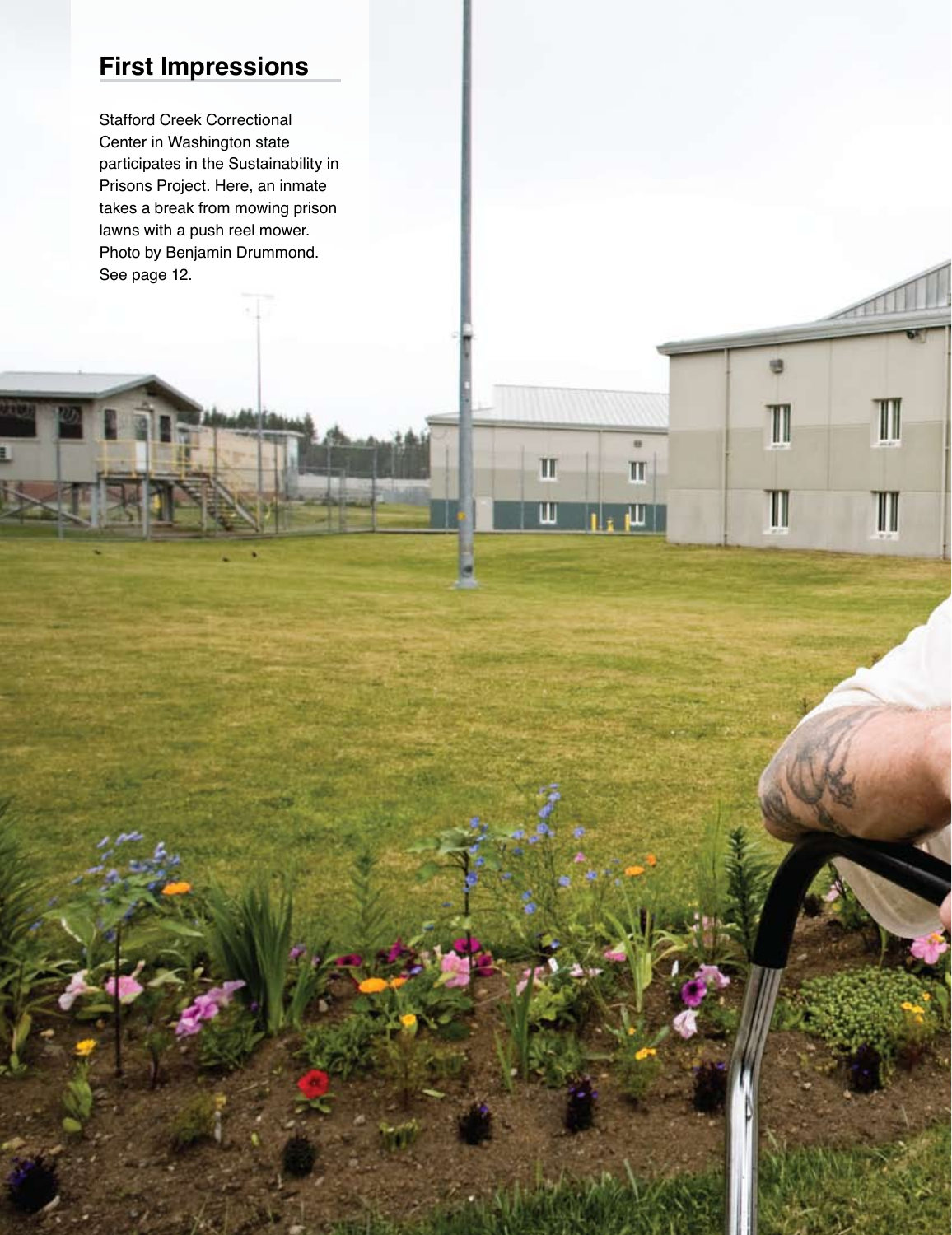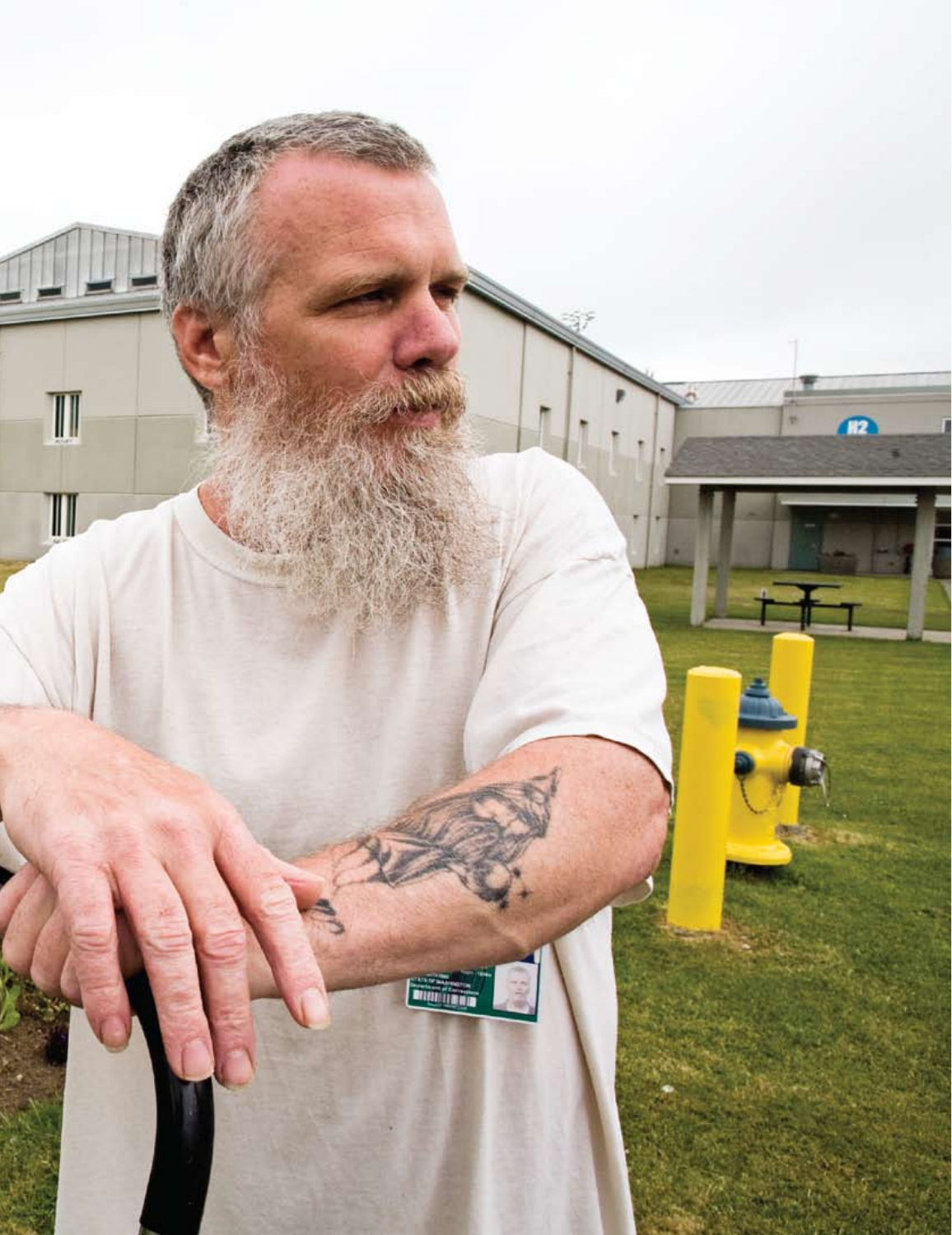# Interpreting in Prisons

**The Sustainability in Prisons Project**

#### **a m y s ta s c h**

*with* **k e l l i b u s h ca r r i l e r oy NALINI NADKARNI DAN PACHOLKE** 

In July 2010, I found myself at the gates of Stafford Creek Corrections Center, turning over my identification in return for a badge. Prison staff escorted me through a series of gates, which I heard dramatically slam behind me. After another series of checkpoints, we arrived in a multipurpose room, where we hastily moved tables and chairs, set up a projector, and tested a microphone. In prior work I'd spoken to large audiences and never needed a microphone—but my audiences had never been quite this

large, and never quite this inquisitive. I nervously worried that the subject wasn't "real" or "tangible" enough and that I'd insult the audience by attempting to transport them far from the walls that confined them. Some of these inmates had been in prison for years; could they relate to the bears and wildness of Katmai National Park and Preserve? For the next 90 minutes I would offer the same evening program I'd offered for two seasons as a seasonal ranger at Katmai, but with a stronger dose of conservation biology, and "hard"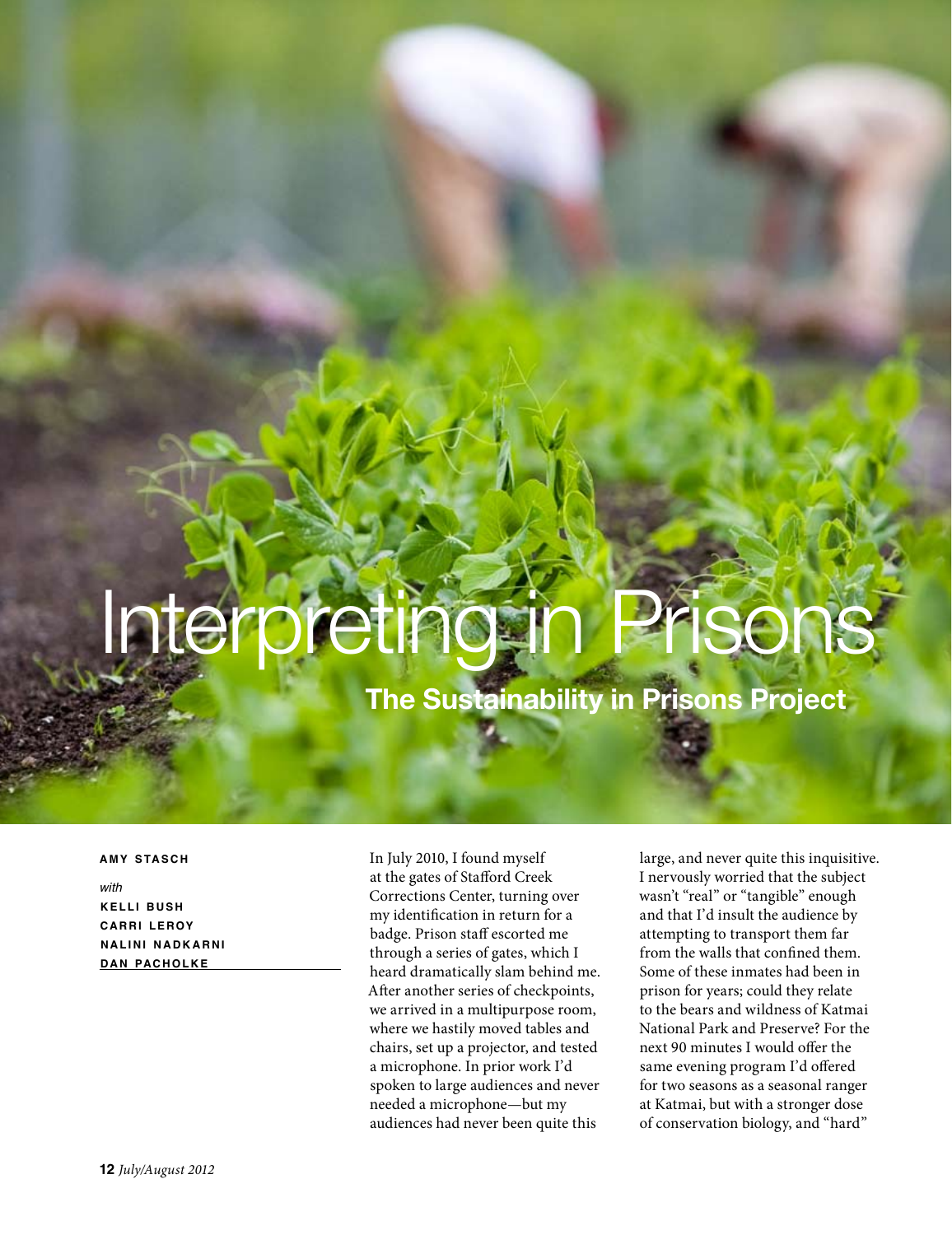

science. For 90 minutes I would feed off some of the most engaged and ingenious questions I'd heard in my career, and forget about the uniforms worn by the prisoners, or what may have brought them to prison.

In Washington state, the Sustainability in Prisons Project (SPP) is challenging our assumptions of prisons, prisoners, prison staffs, scientists, and conservation biology. This innovative project brings together prisons, academics, and conservation partners to leverage financial and human resources to further

conservation goals while reducing the environmental, economic, and human costs of prisons.

While working to further conservation, SPP asks us to ask questions about ourselves. As citizens, scientists, and interpreters, how do we view prisons and prisoners? What are the conceptions and misconceptions we hold of these places and people? How do we interpret the role of prisons in our society? How does a prisoner view the prison they occupy? How does a prisoner view their relationship with society and their ability to contribute? What impact might science education and connection with the natural world have on incarcerated individuals? How do we view ourselves, as scientists, in society?

More than 1.5 million people are in prison in the United States. In many states, recidivism, or the likelihood of an inmate recommitting a felony within three years of release, hovers at 70 percent, according to the Bureau of Justice Statistics. However, whether we have family members who are survivors of violent crime, or we simply find it easier to not think about, inmates experience a very different daily life than the rest of us. The prison gates serve not just as physical, but also metaphorical barriers between prisoners and society. Some states work to engage inmates in education and drug treatment programs proven to reduce recidivism, while other states struggle to keep up with the tides of incarceration.

Central to SPP's work is breaking down our known definitions of education, conservation, and interpretation.

Interpretation's forefather Freeman Tilden said, "Interpretation is a communication *process* designed to *reveal meanings and relationships* of our natural (and cultural) heritage *to the public* through *firsthand experience* with *objects, artifacts, and landscapes*" [emphasis added]. As interpreters and scientists we strive to engage audiences in this type of learning, an objective that is

well-aligned with the need to offer incarcerated individuals positive programs that serve to inspire connection with community and good stewardship of our natural and cultural resources.

#### **Process**

SPP acknowledges the interpretive process by aiming to engage inmates with multiple opportunities over a period of time. Monthly lectures are offered at four correctional facilities, presented by a variety of speakers. The program is a partnership between The Evergreen State College and the Washington Department of Corrections that actively engages the academic and conservation community to bring scientists and sustainability experts into prisons. With SPP, interpretation is a process for both the audience and interpreter/ scientist. The program engages scientists in a medium and activity that may be unfamiliar—presenting

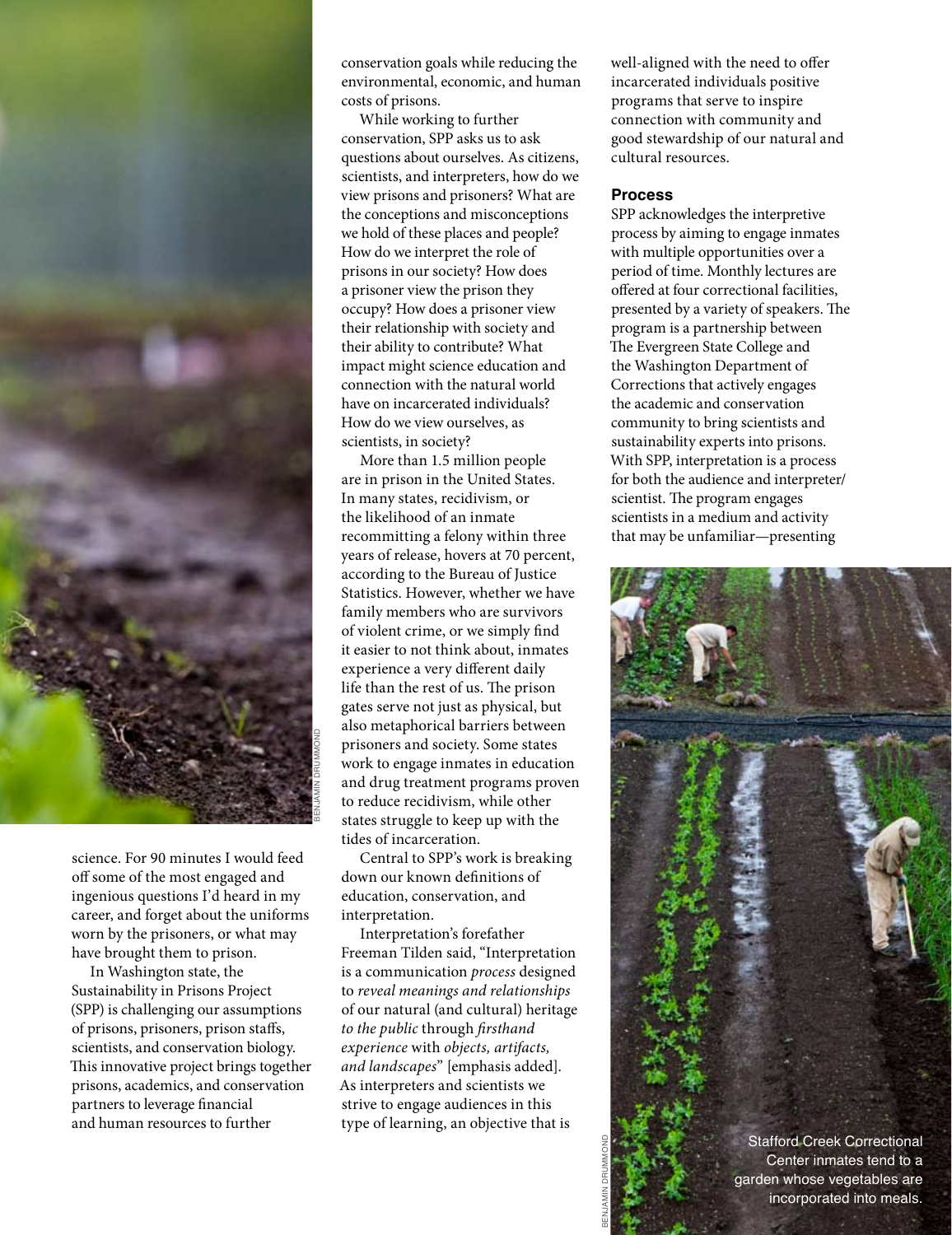to the non-scientific audience in a prison—while also providing a new experience and understanding of the prison environment (typically presenters are also offered a tour of the facility and conservation projects).

#### **To the Public**

Fundamental to developing an interpretive program is defining your audience. As much as we emphasize the inmates, the "audience" of the Sustainability in Prisons program is broad and multifaceted. The project staff itself is an audience, interacting with varied stakeholders and developing unique perspectives on prisons, conservation, and education. It is the graduate and undergraduate students who serve as the ambassadors of the program, spending time in the prisons engaging inmates in conservation projects and writing papers and theses on the science involved. It is the scientists who come and give talks, and find the experience as eye opening for them as it was for the inmates. It is the prison staff members to escort project staff and facilitate conservation projects, sit in on lectures, and develop their own strategies for reducing resource consumption and waste in the prisons. The media have helped share the project far beyond the prison walls, by telling the community about positive contributions inmates are making and the education occurring in prisons. The staff is careful to constantly ask who the audience is, what the intention is, and what the possible ripples are.



At Stafford Creek Corrections Center, inmates sort garbage, diverting compost and recyclables.

#### **Reveal Meanings and Relationships**

A few everyday scenes with the Sustainability in Prisons Project:

- An inmate delicately transfers butterfly larvae to a food source plant.
- • An inmate sprinkles native plant seeds that will be used for habitat restoration projects.
- • An inmate collects data including temperate and water quality to ensure continued growth of frogs in their care.

SPP engages inmates in monthly lecture series, occasional workshops, and conservation projects—working with endangered and threatened species including native prairie plants, Oregon spotted frogs, and Taylor's checkerspot butterflies. For months at

## **Helping You Navigate the Interpretive Jungle Since 1994**

Intepretive Panels & Frames **Routed & Carved Signs** 

888-492-5377



INTERPRETING THE ENVIRONMENT WITH GRAPHICS

**WIPOSIGNS** 

# envirosigns.com